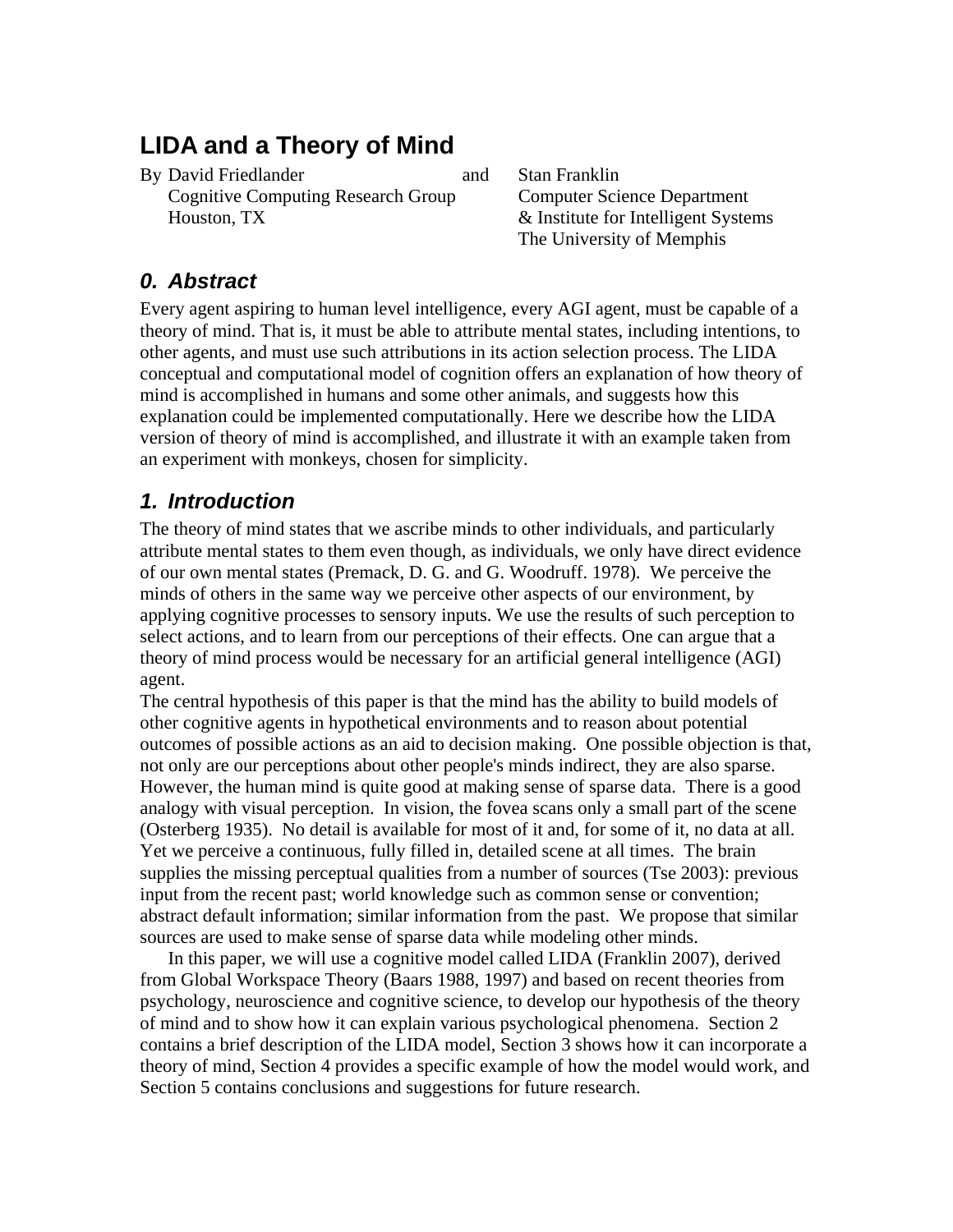## *2. LIDA*

The LIDA model and its ensuing architecture are grounded in the LIDA cognitive cycle. As a matter of principle, every autonomous agent (Franklin and Graesser 1997), be it human, animal, or artificial, must frequently sample (sense) its environment, process (make sense of) this input, and select an appropriate response (action). The agent's "life" can be viewed as consisting of a continual sequence of iterations of these cognitive cycles. Such cycles constitute the indivisible elements of attention, the least sensing and acting to which we can attend. A cognitive cycle can be thought of as a moment of cognition, a cognitive "moment." Higher-level cognitive processes are composed of these cognitive cycles as cognitive "atoms."

Just as atoms are composed of protons, neutrons and elections, and some of these are composed of quarks, glueons, etc., these cognitive "atoms" have a rich inner structure. We'll next concisely describe what the LIDA model hypothesizes as the rich inner structure of the LIDA cognitive cycle. More detailed descriptions are available elsewhere (Baars and Franklin 2003, Franklin et al 2005, Franklin and Patterson 2006, Ramamurthy et al 2006). Figure 1 should help the reader follow the description. It starts in the upper left corner and proceeds clockwise.



**Figure 1. The LIDA Cognitive Cycle** 

During each cognitive cycle the LIDA agent first makes sense of its current situation as best as it can. It then decides what portion of this situation is most in need of attention. Broadcasting this portion, the current contents of consciousness, enables the agent to finally chose an appropriate action and execute it. Let's look at these three processes in a little more detail.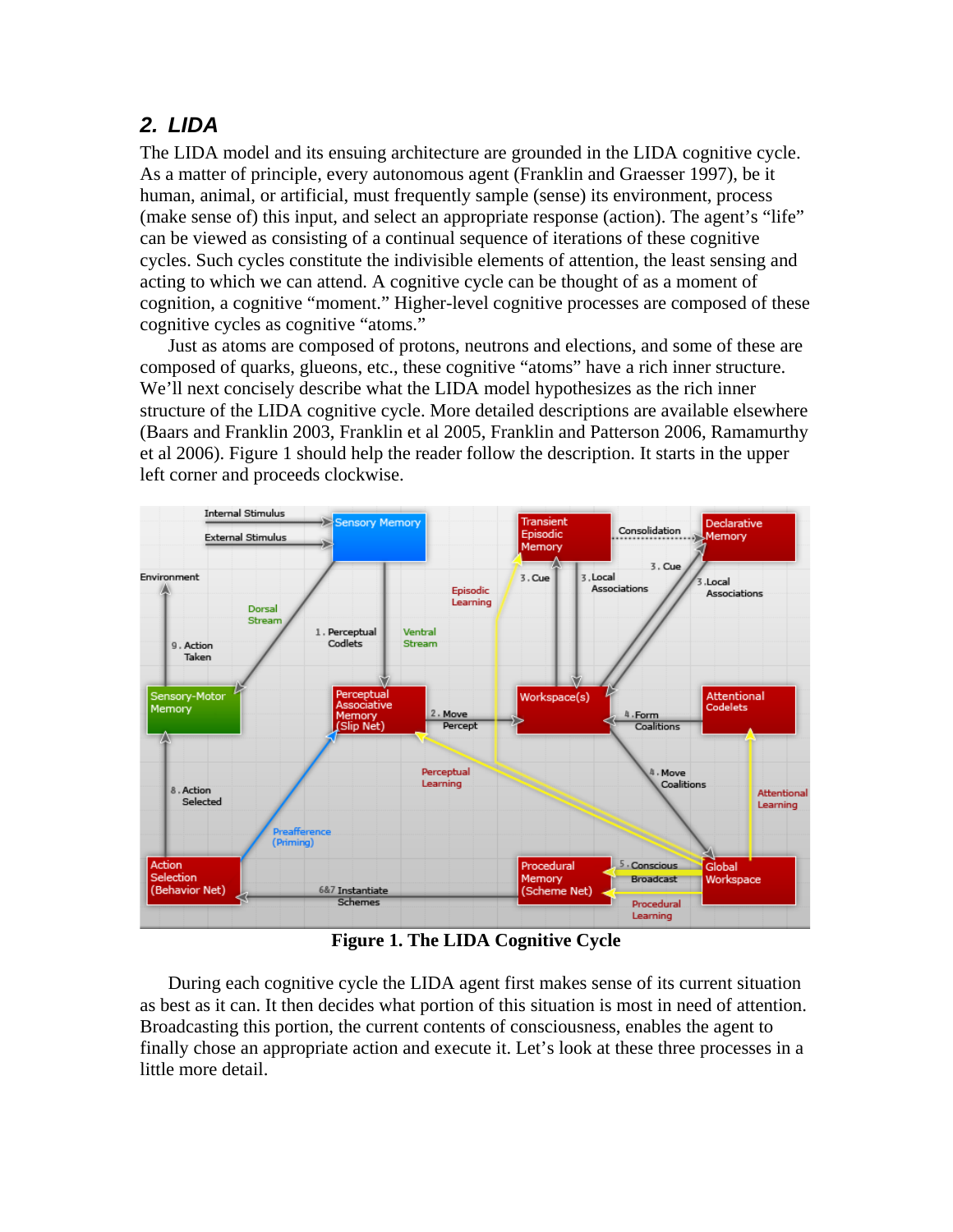The cycle begins with sensory stimuli from the agent's environment, both an external and an internal environment. Low-level feature detectors in sensory memory begin the process of making sense of the incoming stimuli. These low-level features are passed to perceptual memory where higher-level features, objects, categories, relations, actions, situations, etc. are recognized. These recognized entities, comprising the percept, are passed to the workspace, where a model of the agent's current situation is assembled. Workspace structures serve as cues to the two forms of episodic memory, yielding both short and long term remembered local associations. In addition to the current percept, the workspace contains recent percepts that haven't yet decayed away, and the agent's model of the then current situation previously assembled from them. The model of the agent's current situation is updated from the previous model using the remaining percepts and associations. This updating process will typically require looking back to perceptual memory and even to sensory memory, to enable the understanding of relations and situations. This assembled new model constitutes the agent's understanding of its current situation within its world. It has made sense of the incoming stimuli.

For an agent "living" in a complex, dynamically changing environment, this updated model may well be much too much for the agent to deal with all at once. It needs to decide what portion of the model should be attended to. Which are the most relevant, important, urgent or insistent structures within the model? Portions of the model compete for attention. These competing portions take the form of coalitions of structures from the model. One such coalition wins the competition. The agent has decided on what to attend.

But, the purpose of all this processing is to help the agent to decide what to do next (Franklin 1995, chapter 16). To this end, the winning coalition passes to the global workspace, the namesake of Global Workspace Theory (Baars 1988, 1997), from which it is broadcast globally. Though the contents of this conscious broadcast are available globally, the primary recipient is procedural memory, which stores templates of possible actions including their contexts and possible results (D'Mello et al 2006). It also stores an activation value for each such template that attempts to measure the likelihood of an action taken within its context producing the expected result. Templates whose contexts intersect sufficiently with the contents of the conscious broadcast instantiate copies of themselves with their variables specified to the current situation. These instantiations are passed to the action selection mechanism, which chooses a single action from these instantiations and those remaining from previous cycles. The chosen action then goes to sensory-motor memory, where it picks up the appropriate algorithm by which it is then executed. The action so taken affects the environment, and the cycle is complete.

The LIDA model hypothesizes that all human cognitive processing is via a continuing iteration of such cognitive cycles. These cycles occur asynchronously, with each cognitive cycle taking roughly 200 ms. The cycles cascade, that is, several cycles may have different processes running simultaneously in parallel. Such cascading must, however, respect the serial order of consciousness in order to maintain the stable, coherent image of the world with which consciousness endows us (Merker 2005, Franklin 2005). This cascading, together with the asynchrony, allows a rate of cycling in humans of five to ten cycles per second. A cognitive "moment" is quite short! There is considerable empirical evidence from neuroscience studies suggestive of such cognitive cycling in humans (Lehmann et al 1998, Massimini et al 2005, Sigman and Dehaene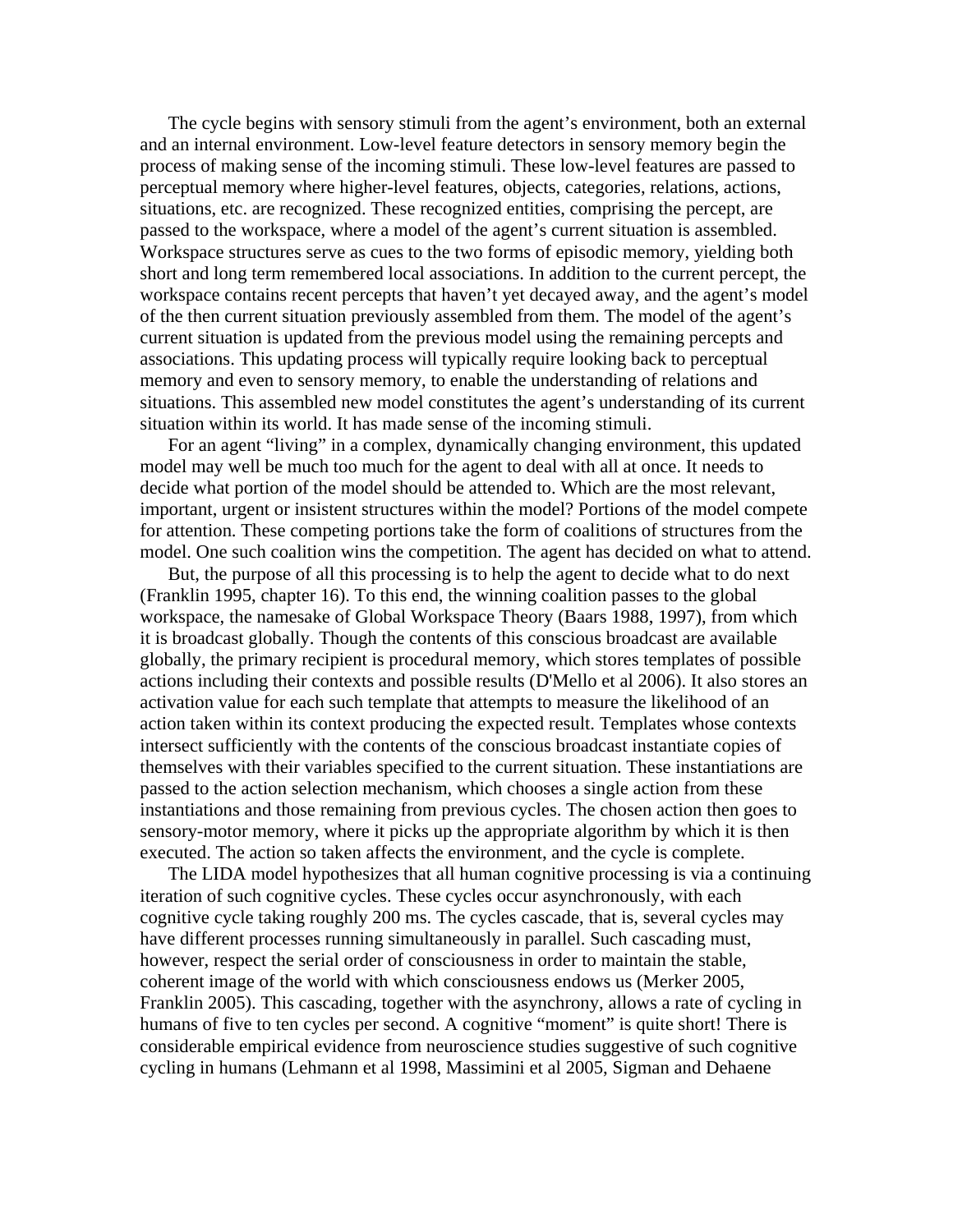2006, Uchida, Kepecs and Mainen 2006, Willis and Todorov 2006, Melloni et al 2007). None of this evidence is conclusive.

#### *3. Theory of Mind in LIDA Agent*

Procedural memory in LIDA is implemented as a scheme net (D'Mello et al 2006) of templates called schemes. Information about how another cognitive agent does something is stored in the scheme net. Representations of other agents in perceptual memory and of their actions allow them to be recognized (activated) when that other agent is perceived. They remain in the workspace for a few 10's of seconds or a few hundred cognitive cycles. Structures may form as part of the updated internal model and win the competition for consciousness, which will cause them to be stored in episodic memory. This allows LIDA to reconstruct them after they decay from the workspace. This process creates a kind of virtual reality in the workspace, and allows LIDA to model other agents and predict what they are likely to do in a given situation. This ability to build internal structures predicting the actions of other agents is a high-level adaptation to the environment, which provides feedback on these predictions. In LIDA, schemes and perceptual categories used to make successful predictions have their activations increased. The opposite is true for components involved in unsuccessful predictions.

 The ability to represent and model other cognitive agents is known as a theory of mind. It helps explain some aspects of human cognition such as one-shot learning by observing a teacher and the ability of people to read subtle social queues. There is a theory that the mirror neurons in the cortex are involved in this process (Frey and Gerry 2006, Buckner and Carroll 2007). Other animals are also known to exhibit theory of mind (e.g. Santos, Nissen, and Ferrugia 2006).

There are two mechanisms for implementing the theory of mind in LIDA. Perceptual memory has concept nodes (representations) for both the self and for other agents. Thus, if an action were observed in a given context, similar percepts would be produced whether the cognitive agent itself or another agent took the action. The most significant difference would be that one percept would contain an instantiation of the "self" node, whereas the other would contain a representation for the concept of the other agent.

The second mechanism is a set of codelets, small independently running programs, and schemes from procedural memory that contain slots that can bind to any agent allowing LIDA to perceive and reason about actions by other agents in the same way as it does about its own perceptions and actions.

These two mechanisms, combined with the learning procedures in LIDA, allow humans and, perhaps to some extent, other primates, to form complex representations of other agents. Simply put, a procedural learning mechanism converts a series of percepts containing another agent's concept node into a stream of schemes where the other agent's node is converted to a slot that can bind to any similar agent, including the self. This highlights one difference between learning in humans and in some lower animals, which must be trained by repeatedly rewarding the desired behavior until it is learned. This latter type of learning is similar to traditional statistical machine learning techniques, in contrast to human-like learning, represented in cognitive models that take into account research in psychology, neuroscience and cognitive science (D'Mello et al 2006).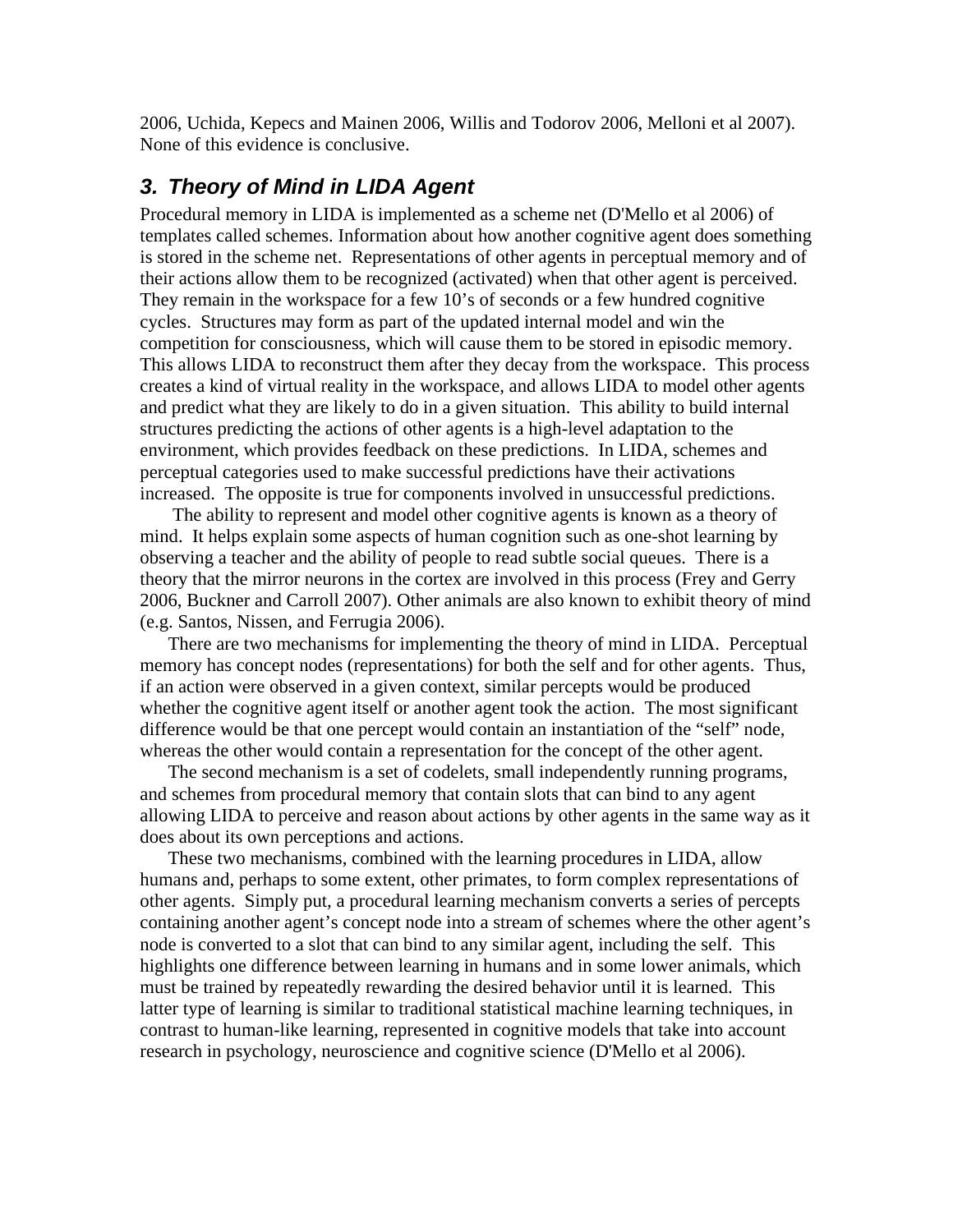#### *4. Example*

Thinking about other peoples' cognitive processes involves using partial knowledge about what is actually true, and ideas about how the mind works, to create a narrative about what happened (or would happen), and what a given individual would do in a particular situation. Some aspects of other minds are, or appear to be, perceived directly.

Others require deliberation. An example of the former would be a "gut" feeling about whether a person is telling the truth based on their demeanor. An example of the latter would be reasoning about a person's beliefs and motives.



A person's demeanor is related to their facial expressions, body language, tone of voice,

**Figure 2. Perceptual Memory Actions Needed for the Experiment**

etc. Information about a person's state of mind may be detected through the mirror neuron system, which reacts to subtle social signals whether expressed by the person themselves or observed by the person in others (Arbib and Rizzolatti 1997). These signals accompany primal emotions such as anger, fear, or guilt and are difficult to mask (Ekman 1993). Recognition of such signals has survival value at the individual level, though warning of threats, and at the group level, by increasing trust through the ability to detect false allegiances. There is no evidence that the mirror system is used in "higherlevel" tasks such as reasoning about another person's beliefs. There is evidence that people possess a relatively common set of beliefs about how minds work (Saxe 2005).

For example, there is an over-emphasis on logic that people use to explain both their own actions and those of others. This ca n be referred to as "naïv e psychology" in analogy to the "naive physics" that people use in reasoning about the physical world. Both sets of beliefs contain heuristics that work well in



**Figure 3. Perceptual Memory Relationships Needed for the Experiment**

most cases but are shown to be false in others. A famous example from naïve physics is that "heavier objects fall faster then lighter ones." A similar example from naïve psychology is that "people act in their own self interest."

In order to avoid the complexities of the theory of mind in humans, we will use as an example a primate experiment that showed evidence of it in monkeys.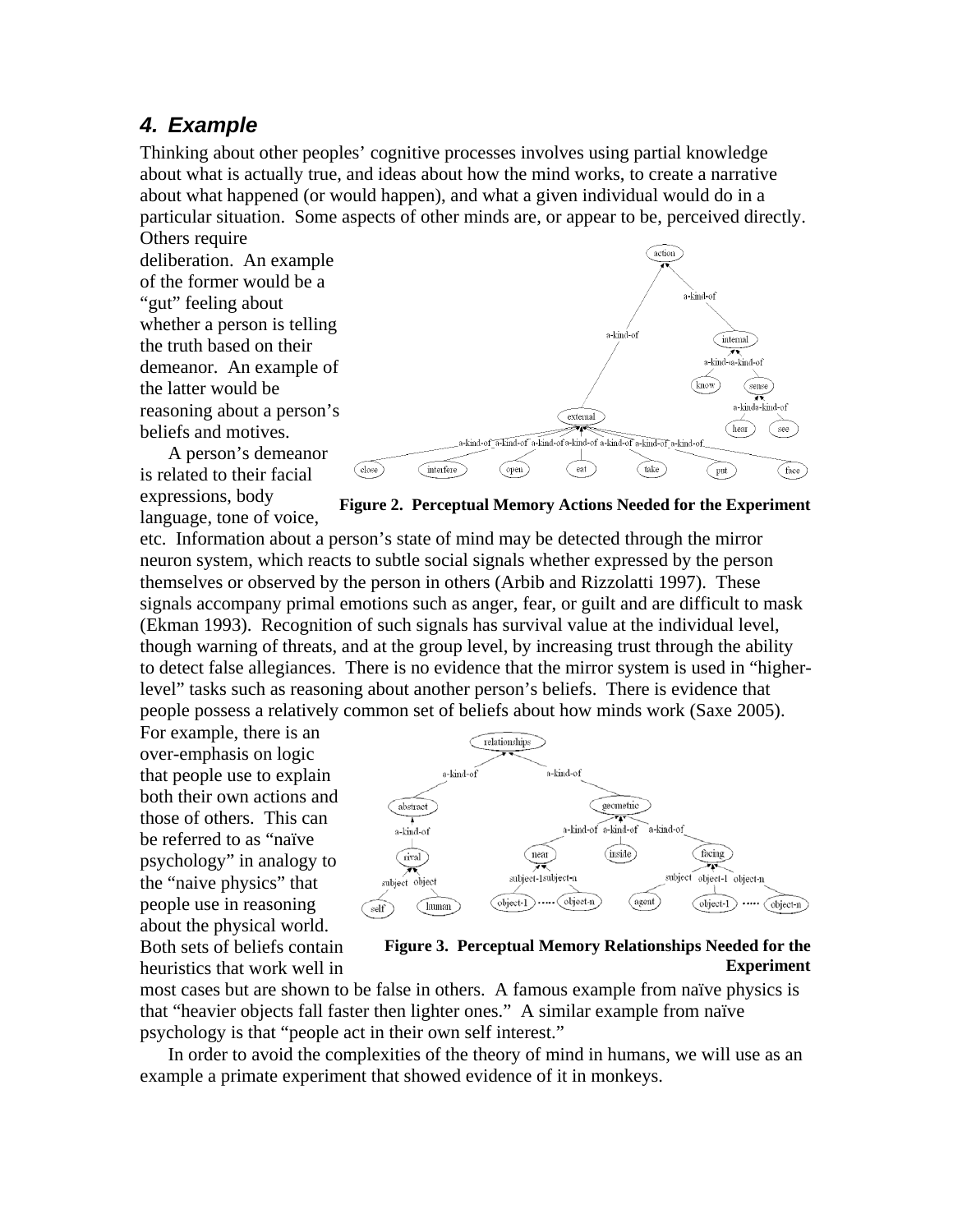#### **4.1. Theory of Mind in Macaca Mulatta (Rhesus Monkeys)**

A recent animal experiment (Santos et al 2006) has shown evidence for the theory of mind in monkeys. In this section we describe the experiments and show how the LIDA model represents this process in a natural and realistic manner. By using experimental data from higher animals instead of humans, we can simplify the description while keeping the essential elements.

The experimenters approached a monkey with two containers, a "noisy" container with bells attached to the lid and body, and a "silent" container without the bells. A grape was placed in each container. The action of placing the



**Figure 4. Perceptual Memory Objects and Goals Needed for the Experiment** grape caused noise for the first container but not the second. The experimenters then backed away from the containers but remained in view. In one set of experiments, the experimenters faced the containers and in another set, they faced the ground. Data were collected when the monkey took the grape from one of the containers. When the experimenters faced the ground, the monkey preferentially chose the silent container. When the experimenters faced the containers, the monkey chose randomly.

The researchers concluded that these data are evidence that the monkeys had a mental model of the human experimenters, who were considered potential rivals, i.e. competitors for the food. If the humans were not looking the containers, the monkey could get the food without alerting them by choosing the silent container. If the humans were looking at the containers, they would know of

the monkey's actions in either case, so it wouldn't matter which container was chosen.



**Figure 5. Initial Percept in Experiment** 

The cognitive states and actions of the monkey will now be illustrated using the LIDA model. Figures 2 to 4 show a simplified version of the hypothetical perceptual memory components needed to recognize the events in the experiments. As shown in the figures, there are four root concepts, actions, relationships, goals, and objects. Perceptual memory, and the other conceptual structures described in this paper, will be represented as semantic nets, that is, directed graphs with labels on both the nodes and links (Franklin 2005b). The graphs are simplified to trees by repeating certain nodes. For example, the "eat" node under "external action" is the same as the "eat" node under "goals."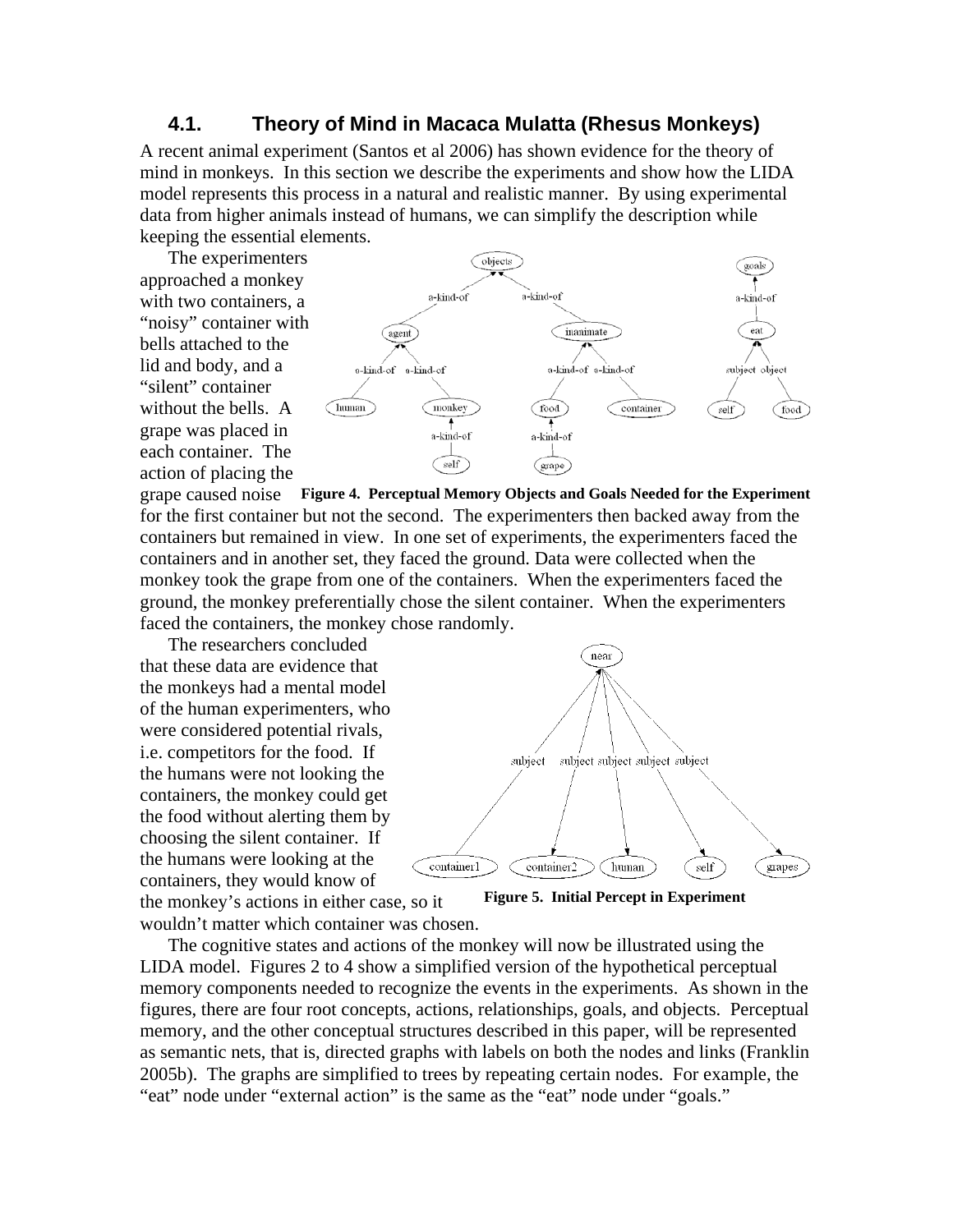When the experimenter approaches the monkey with the containers and grapes, certain structures will be excited in perceptual memory and instantiated in the workspace as a percept. This is shown in figure 5, which simply contains a representation of the objects perceived



**Figure 6. Percepts for Placing a Grape in the Noisy Container**

in the scene. When the experimenter puts the grape in the noisy container, the perceptua l structures in figure 6 are added.

One advantage of the representation in the figures is that it can be translated into natural language. For example, the perceptual structure on the upper left in Figure 6 could be translated to: The person put a grape in container1, causing it to make noise. In order to avoid a proliferation of diagrams, only the natural language description  $\operatorname{self}$ will be used in some cases.

When the experimenter puts a grape in container 2, similar perceptual structures appear in the workspace except that there is no noise because container 2 doesn't have bells attached to it. These percepts translate to: The person put a grape in container 2 and the person closed container2.



**Figure 7. The monkey's goal is to eat a grape**

Structure Building Codelets act upon the elements in the

workspace. These codelets are simple computational processes that scan the workspace for elements that match class variables. In this paper we will use class names beginning with a question mark. The codelets also contain probable results, also represented as

the codelet depends on the graph structures. The results can combine the triggering elements and/or include a new structure. The activation of likelihood of the result, given the trigger, which includes elements of the context implicit in the matched workspace structures. This likelihood based activation is constantly adjusted by feedback from the environment. The activation of the new structure depends on both the activation of the codelet and that of its



 **Figure 8. Alternative plans**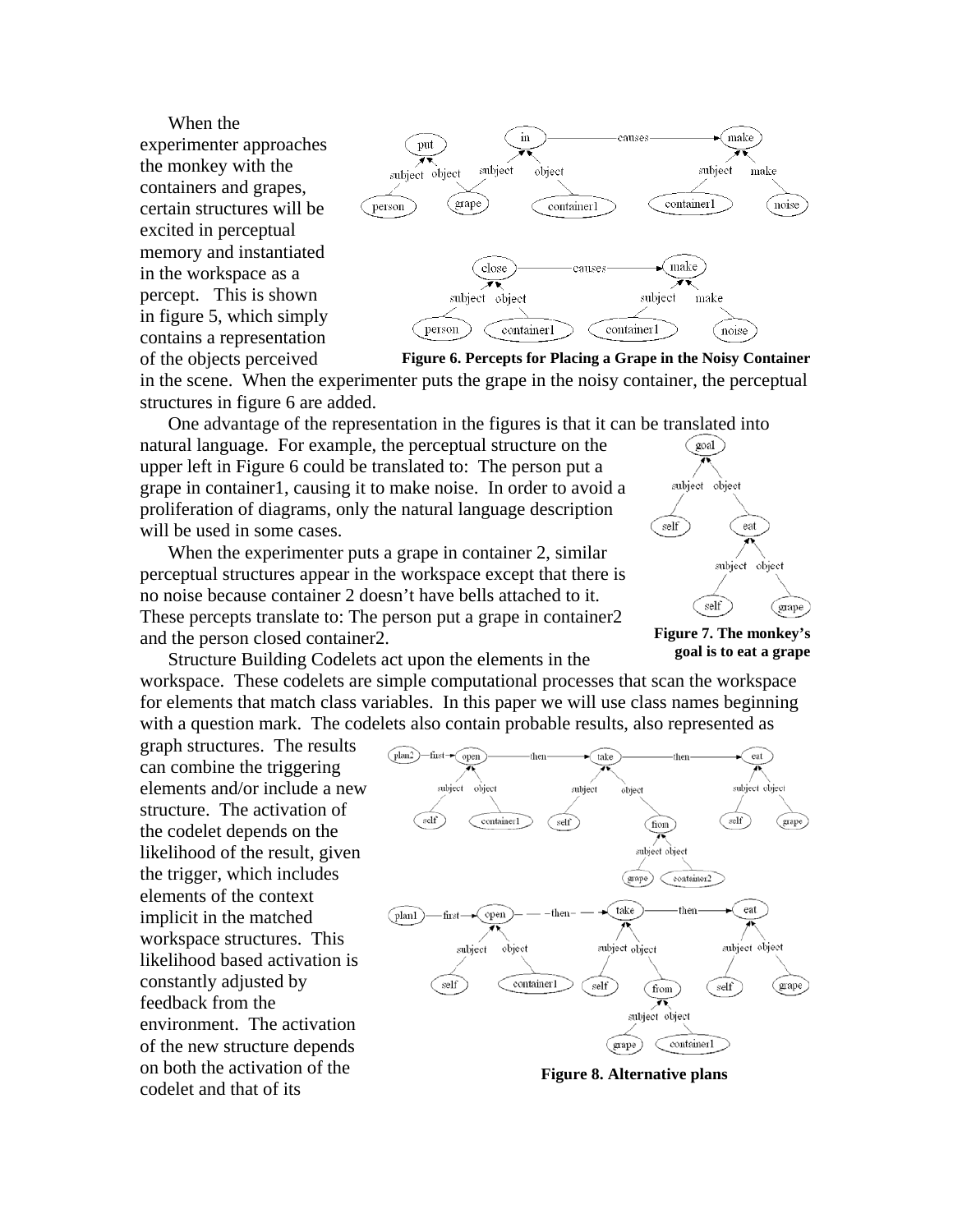triggering elements. Other structure building codelets can combine the new structures to build larger structures. This allows a reasonable number of codelets to build complex models. Attention Codelets are triggered by structures in the workspace. These codelets and the structures that triggered them form coalitions in the model. The coalitions compete for consciousness based their activation. The winner goes to consciousness and may eventually trigger actions by the agent.



**Figure 9. If an agent is facing an action, the agent is likely to see the action** 



The monkey sees the grapes, which are a kind of food. If the monkey is hungry or

**Figure 10. If an agent is near an action and the action makes noise, the agent will hear the action.**

likes grapes, this perception may activate a goal structure in the workspace to eat the grape, as shown in Figure 7. Goal structures from perceptual memory are only potential goals. If this structure makes it to "consciousness," it will be broadcast to all components of the model, including Procedural Memory, where it could activate schemes with results that may achieve the goal.

Instances of the activated schemes will be incorporated in the behavior net (Maes 1989, Negatu and Frank lin 2002). This will excite other components of the net, where the goals can be converted into behaviors to achieve them through the activation of



**Figure 11. If an agent senses an action the agent knows the action (has occurred).** 

streams of behavior codelets. In this case, the higher-level behavior is likely to result in volitional decision making to construct a plan to obtain and eat the grape. Its actions are internal and include activation of codelets to search, write to, and build structures in the workspace.

The monkey's mind goes through a planning process to construct a causally linked structure from perceptual structures in the workspace to the goal structure (Baars 1997, Hofstadter 1995, Franklin 2000). There are choices on how to achieve the goal, whether to take the grape from container 1 or container 2. The resulting plans are shown in Figure 8.

According to ideomotor theory (James 1890, Baars 1988), a cognitive agent will consider one plan of action at a time. In the LIDA implementation of this theory (Franklin. 2000), once the consideration begins, a timer is set. If no objection to the plan comes to mind before the timer ends, the plan will be performed. If there is an objection, the timer is reset and an alternative plan is considered.

In this experiment, any objections to the monkey's plans would likely concern possible interference by the human, which the monkey considers a rival. The monkey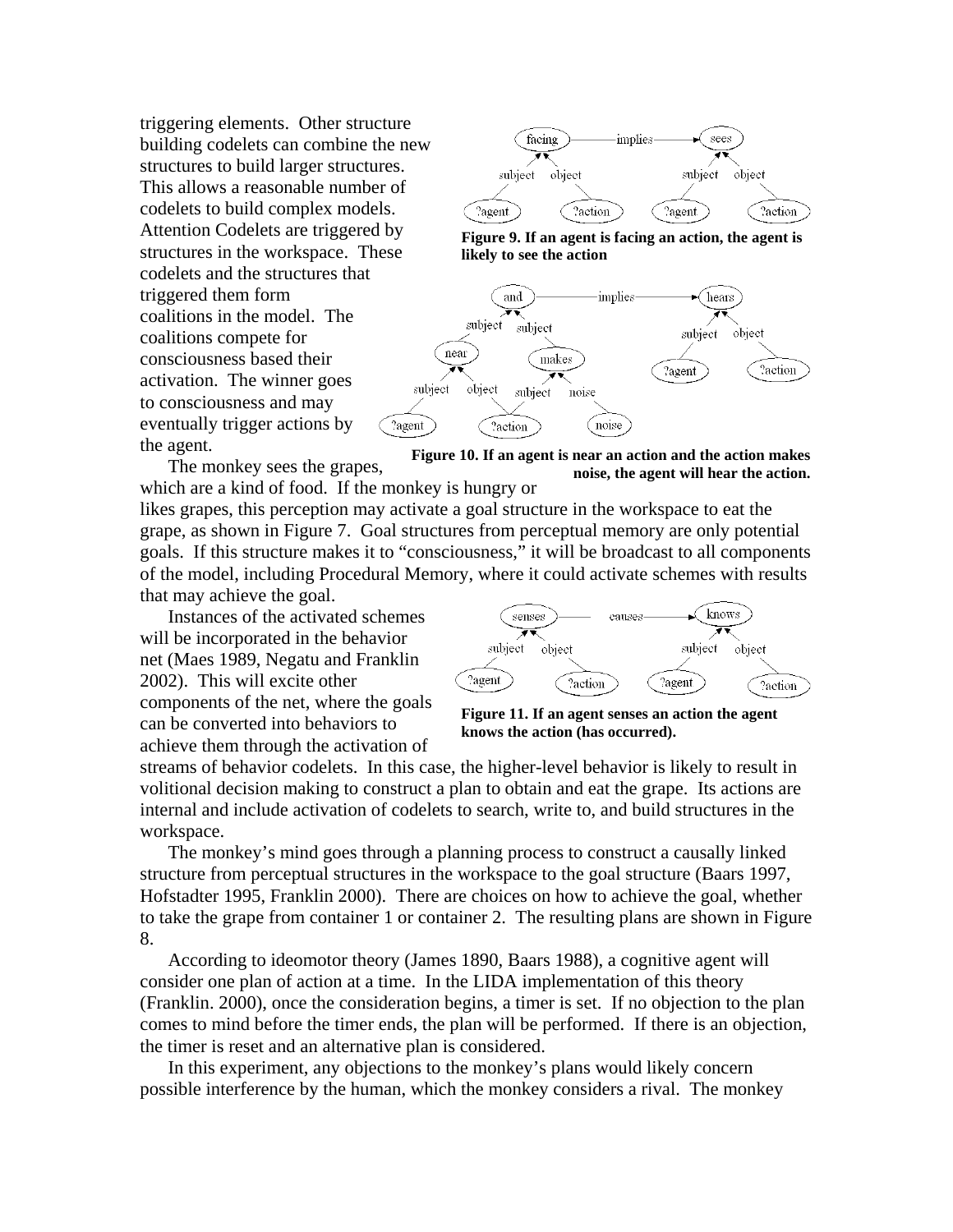reasons about what the human would know about potential actions the monkey could take. This is th e essence of the Theory of Mind. In the experiment, it can



**Figure 12. If agent 1 is a rival of agent 2 and agent 1 knows of planned actions by agent 2, agent 1 will interfere with agent 2's actions.** 

be accomplished with the following structures (Figures 9 to 12).

If the monkey considers plan two first, no objection is created and it will go to consciousness (unless some coalition with higher activation wins the competition). It will then be broadcast to procedural memory and activate schemes that are sent to the behavior net. The resulting behavior stream will instantiate a series of external behavior codelets enabling the monkey to physically open the silent container and take the grape.

If the monkey considers plan one first, however, an objection will be raised. This is due to a structure related to the concept of a rival (Figure 12): "?agent1 is a rival of ?agent2 causes ?agent1 to interfere with the plans of ?agent2 if they are known to ?agent1." At this point, the monkey abandons plan one and considers plan two. Since there are no objections, the plan will be carried out. This explains the experimental results for the case where the human faces the ground.

In the case when the experimenter is facing the scene, the monkey's plan will be known whether or not it chooses the noisy box. This is a cognitive dilemma in the sense that the monkey could consider the first plan, find it blocked, go the second plan, find that it is also blocked, then go back to the first plan, resulting in an oscillation. There are three mechanisms for breaking the deadlock (Franklin 2000). First, the plans for eating the grape compete with other potential activities represented in the workspace. The winning coalition makes it to consciousness and is acted upon. In the experiment, for example, there were cases when another monkey drove the subject from the scene and both plans were abandoned.

Second, every time the same plan is reconsidered, the length of time on the timer is shortened so that it could end before the objection has time to form. Finally, if the other mechanisms do not force a decision, a metacognitive process will be triggered to accept whichever plan is under consideration. This multiplicity of tie-breaking mechanisms illustrates the importance of decisiveness for survival in higher animals and results in a random choice. It explains the case where the experimenter is facing the scene.

#### *5. Discussion, Conclusions and Future Work*

The LIDA model can explain the results of the primate experiment in a psychologically realistic way. It offers an explanation of the theory of mind in monkeys in the sense that the actions depending on where the experimenters were facing were derived from a representation of the experimenter's mental state and the monkey's belief in their potential to interfere with the monkey's plans.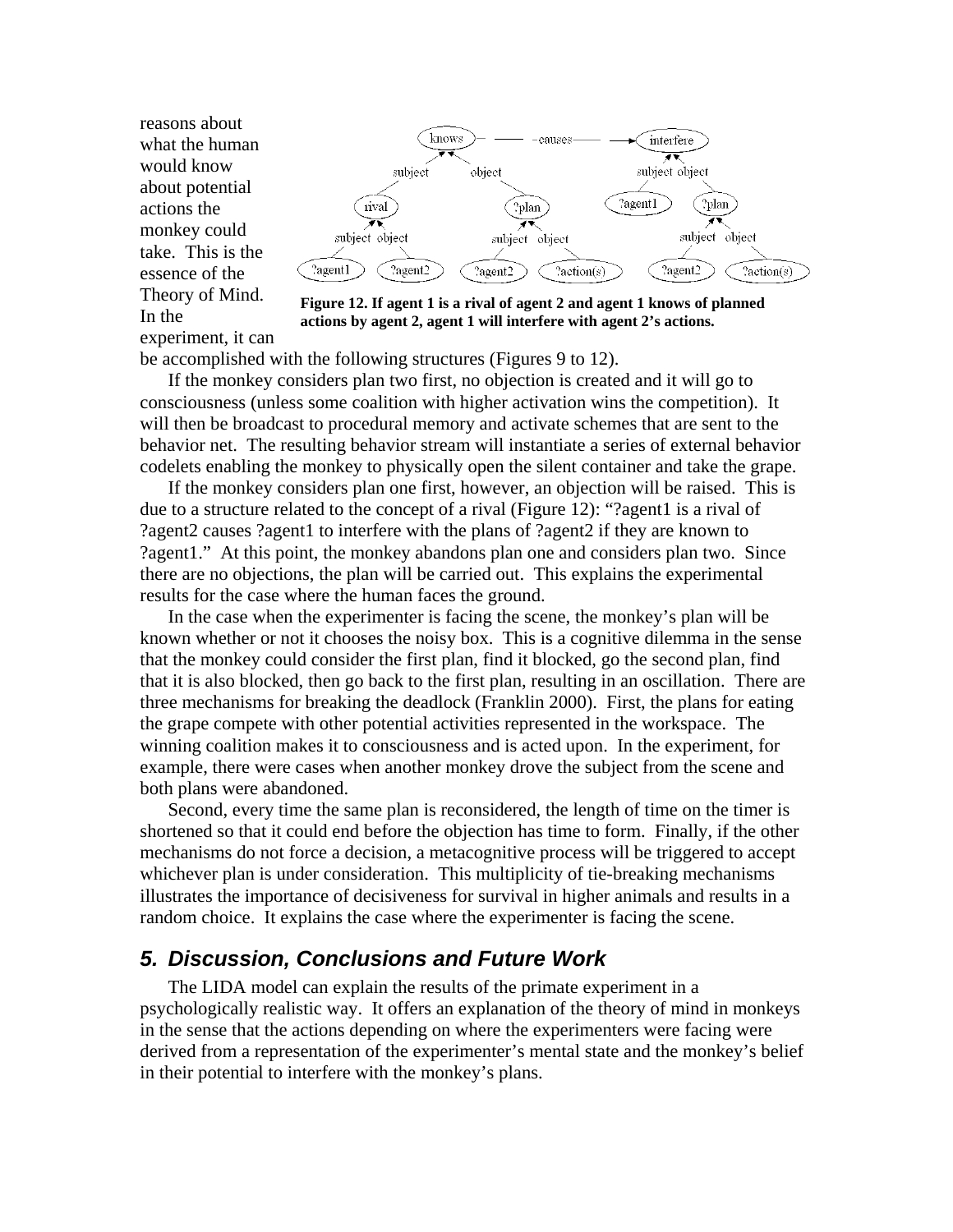LIDA also accounts for the results that were not analyzed in the experiment, the times when the monkey abandoned the scene without trying to retrieve either grape. In LIDA, this is a result of losing the competition for consciousness.

LIDA's cognitive cycle is based on human cognition and is consistent with the older *Sense-Plan-Act* cycle, but contains many more cognitive functions. LIDA's perceptions of the ongoing activities of itself and other agents create percepts in the workspace that trigger codelets for building additional structures, taking actions, and other cognitive functions that result in the model's interpretation of the current situation.

The basic representations in LIDA for implementing the theory of mind are found in both perceptual and procedural memories. A percept involving a given action and context can contain either the "self" node or the node for another agent, depending on who performed it. Schemes in procedural memory can contain slots that can be bound to any agent, the self or another. This is more general than what is known about the mirror neuron system, which responds strongly only to basic actions such as eating or grasping objects with the hands (Gallese, et al 1996),

While a detailed explanation of all the types of learning and adaptation in LIDA is beyond the scope of this paper, LIDA's ability for self-organization results from: a large number of simple behaviors and primitive features that can be combined in arbitrary ways; feedback from the environment; decay of learned concepts and procedures, including the ability to forget; and mechanisms that include both competitive and cooperative learning, i.e., competition between coalitions of cognitive structures.

Uncertainty plays a role in LIDA's reasoning through the base activation of its *behavior codelets*, which depend on the model's estimated probability of the codelet's success if triggered. LIDA observes the results of its behaviors and updates the base activation of the responsible codelets dynamically.

It avoids combinatorial explosions by combining reasoning via association with reasoning via deduction. One can create an analogy between LIDA's workspace structures and codelets and a logic-based architecture's assertions and functions. However, LIDA's codelets only operate on the structures that are active in the workspace during any given cycle. This includes recent perceptions, their closest matches in other types of memory, and structures recently created by other codelets. The results with the highest estimate of success, i.e. *activation*, will then be selected. No attempt is made to find all possible solutions or reason until either a solution is found it is shown that none exists. If reasoning takes too long, time-keeping mechanisms such as the ones described above will force termination. The disadvantage is that incorrect conclusions are possible and potential solutions to problems can be overlooked, similar to the way in which human cognition works.

One would expect higher level cognition to be more sophisticated in humans than in other primates and perhaps lacking in some lower mammals and other animals. The primate experiment was selected for this paper because of the simplicity of the situation involving evidence for the theory of mind. Its implementation in LIDA provides a mechanism to explain "one-shot" learning by observing a teacher.

In this paper, the model is being tested only qualitatively, showing that it explains the behaviors exhibited by the monkeys. Further research will involve enhancing the existing LIDA implementation so that the experiment can be simulated and quantitatively confirm the predicted results, or not.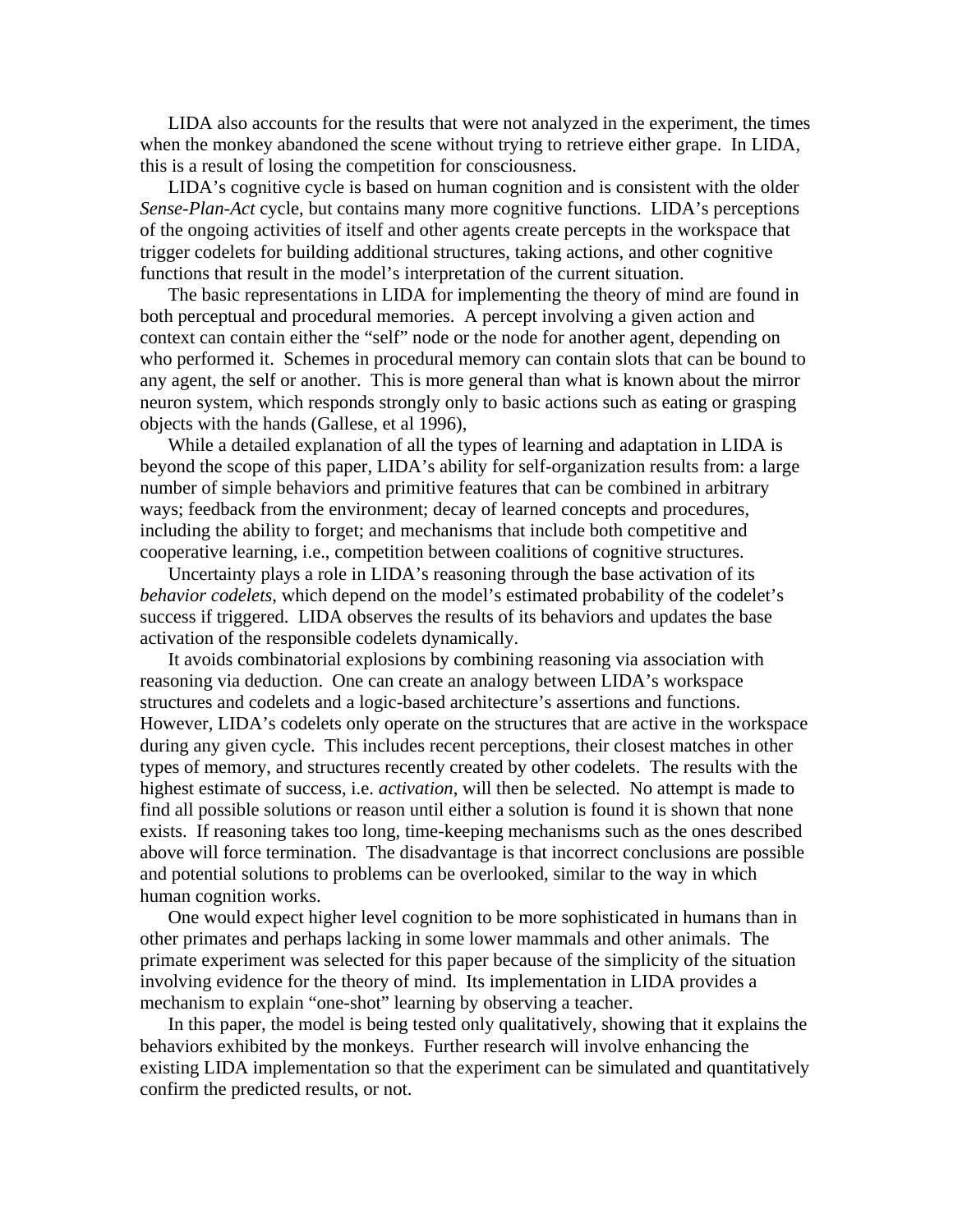### *6. References*

- Arbib, M.A. and G. Rizzolatti. 1997. Neural expectations: A possible evolutionary path from manual skills to language. Communication and Cognition 29: 393-423.
- Baars, Bernard J. 1988. A cognitive theory of consciousness. Cambridge: Cambridge University Press.
- Baars, Bernard. 1997. In the theatre of consciousness. Global workspace theory, a rigorous scientific theory of consciousness. Journal of Consciousness Studies 4: 292– 309.
- Baars, B. J., and S. Franklin. 2003. How conscious experience and working memory interact. Trends in Cognitive Science 7:166-172.
- Buckner, Randy L. and Daniel C. Carroll. 2007. Self-projection and the brain. Trends in Cognitive Sciences 11, no. 2: 49-57.
- D'Mello, Sidney K, S Franklin, U Ramamurthy, and B J Baars. 2006. A cognitive science based machine learning architecture. In AAAI 2006 Spring Symposium Series Sponsor: American Association for Artificial Intelligence. Stanford University, Palo Alto, California, USA.
- D'Mello, Sidney K, U Ramamurthy, A Negatu, and S Franklin. 2006. A procedural learning mechanism for novel skill acquisition. In Proceeding of adaptation in artificial and biological systems, aisb'06, ed. Tim Kovacs and James A R Marshall, 1:184–185. Bristol, England: Society for the Study of Artificial Intelligence and the Simulation of Behaviour.
- Ekman, P. 1993. Facial expression of emotion. American Psychologist 48: 384-392.
- Franklin, Stan. 1995. Artificial minds. Cambridge MA: MIT Press.
- Franklin, Stan. 2000. Deliberation and voluntary action in 'conscious' software agents. Neural Network World 10: 505–521.
- Franklin, Stan. 2005. Evolutionary pressures and a stable world for animals and robots: A commentary on merker. Consciousness and Cognition 14: 115–118.
- Franklin, S. 2005a. Cognitive robots: Perceptual associative memory and learning. In Proceedings of the 14th annual international workshop on robot and human interactive communication (Ro-Man 2005):427-433.
- Franklin, Stan. 2005b. Perceptual memory and learning: Recognizing, categorizing, and relating. In Symposium on Developmental Robotics: American Association for Artificial Intelligence (AAAI). Stanford University, Palo Alto CA, USA.
- Franklin, Stan. 2007. A foundational architecture for artificial general intelligence. In Advances in artificial general intelligence: Concepts, architectures and algorithms, proceedings of the AGI workshop 2006, ed. Ben Goertzel and Pei Wang:36-54. Amsterdam: IOS Press.
- Franklin, S., B. J. Baars, U. Ramamurthy, and M. Ventura. 2005. The Role of Consciousness in Memory. Brains, Minds and Media 1:1-38, pdf.
- Franklin, S., and A. C. Graesser. 1997. Is it an Agent, or just a Program?: A Taxonomy for Autonomous Agents. In Intelligent Agents III. Berlin: Springer Verlag.
- Franklin, S. and F. G. Patterson, Jr. (2006). The Lida Architecture: Adding New Modes of Learning to an Intelligent, Autonomous, Software Agent. Integrated Design and Process Technology, IDPT-2006, San Diego, CA, Society for Design and Process Science.